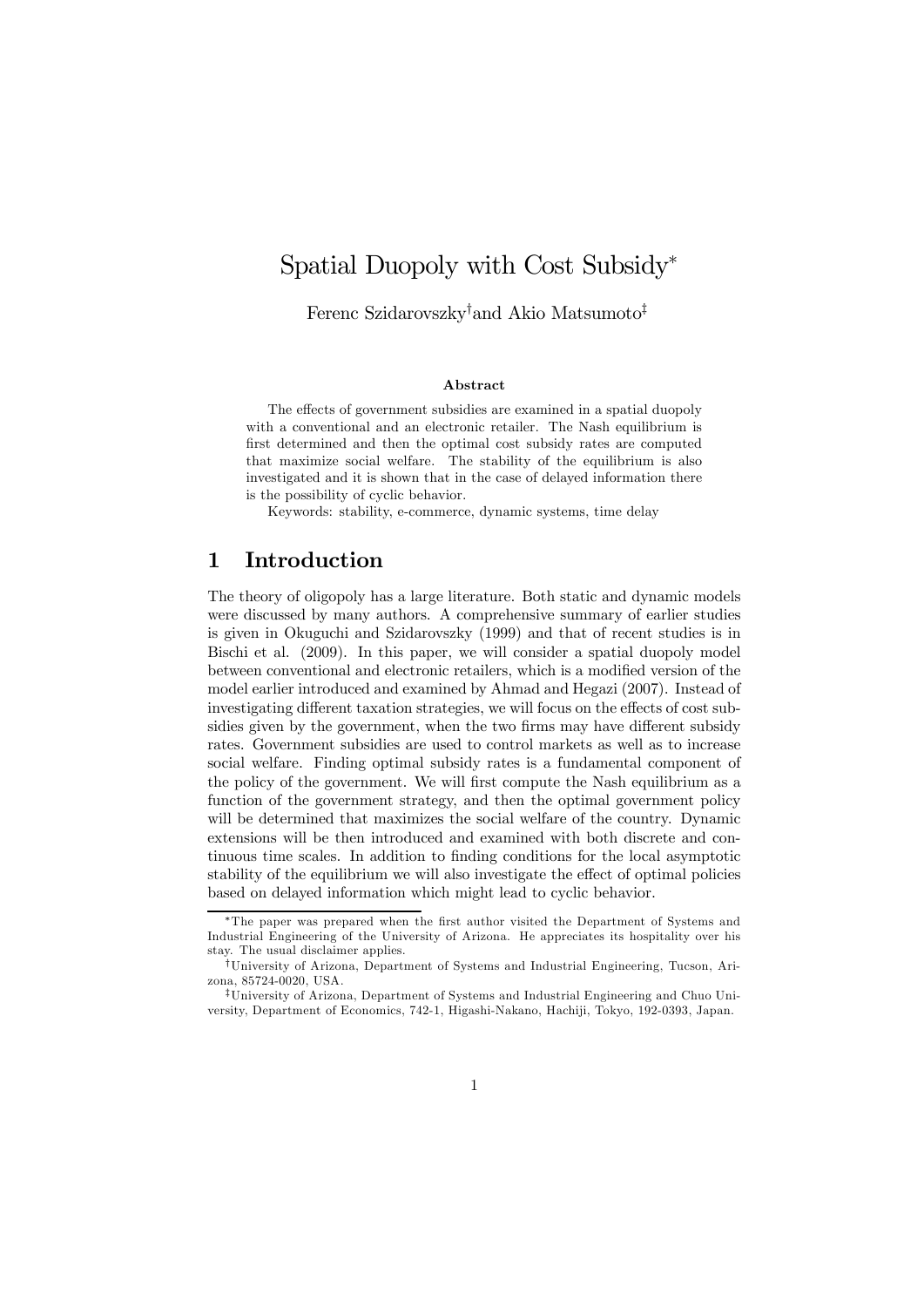### 2 The mathematical model

A spatial duopoly model is considered between conventional and electronic retailers. The market is assumed to consist of a line of fixed length X with a fixed population  $N$  distributed uniformally. For the sake of mathematical simplicity we may select  $X = 1$ . The best, cost minimizing location of the retailer would be the midpoint of the segment [0, 1]. We place it however in the origin in order to be consistent with earlier models and results, so a direct comparison of our findings with the earlier results becomes much easier. We will investigate the dependence of our results on the location of the conventional retailer in a future study. The conventional retailer is placed in the origin, and faces a transportation cost t per unit distance. The electronic retailer pays a fixed delivery charge F. Let furthermore  $m_c$  and  $m_e$  denote the mill price for the conventional and electronic retailers, respectively, and let  $c_c$  and  $c_e$  be their marginal costs. It is also assumed that the government gives subsidies to the retailers, and let  $s_c$  and  $s_e$  denote the percentages of cost subsidies. The delivery price for the conventional retailer is

$$
P_c = m_c + tx \tag{1}
$$

where  $x$  is its market share, and the delivery price for the electronic retailer is

$$
P_e = m_e + F. \t\t(2)
$$

Equating the two prices gives the market share for the conventional retailer

$$
x = \frac{m_e - m_c + F}{t},\tag{3}
$$

so the sold quantities are

$$
q_c = Nx \text{ and } q_e = N(1-x). \tag{4}
$$

The profits of the retailers can be obtained as

$$
\Pi_c = (m_c - c_c(1 - s_c)) Nx - f_c
$$
\n(5)

and

$$
\Pi_e = (m_e - c_e(1 - s_e)) N(1 - x) - f_e
$$
\n(6)

where  $f_c$  and  $f_e$  denote the fixed costs.

With fixed subsides  $s_c$  and  $s_e$ , the Nash equilibrium can be obtained from the first-order conditions by assuming interior equilibrium. Combining equations (5) and  $(6)$  with  $(3)$ ,

$$
\Pi_c = (m_c - c_c(1 - s_c)) N \frac{m_e - m_c + F}{t} - f_c \tag{7}
$$

$$
\Pi_e = (m_e - c_e (1 - s_e)) N \frac{t - m_e + m_c - F}{t} - f_e.
$$
\n(8)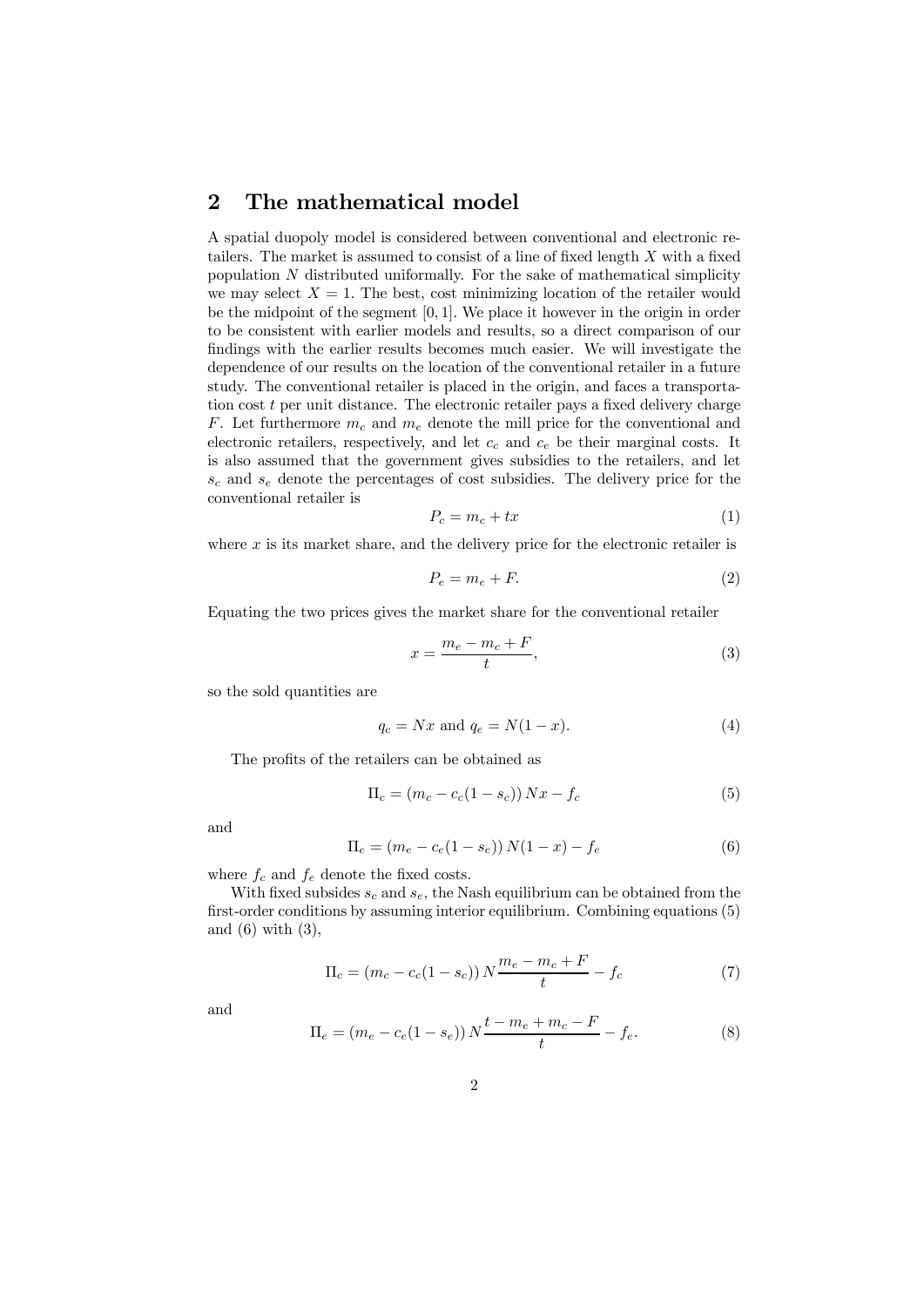Both profit functions are concave parabolas, so the first-order conditions are sufficient and necessary for optimality. The first-order conditions are as follows:

$$
\frac{\partial \Pi_c}{\partial m_c} = \frac{N}{t} (m_e - m_c + F - m_c + c_c (1 - s_c)) = 0
$$

and

$$
\frac{\partial \Pi_e}{\partial m_e} = \frac{N}{t} (t - m_e + m_c - F - m_e + c_e (1 - s_e)) = 0.
$$

The best response of the conventional retailer is given by

$$
R_c(m_e) = \frac{m_e + c_c(1 - s_c) + F}{2}
$$

which is always positive for  $m_e \geq 0$ . Solving the first-order condition of the electronic retailer yields

$$
m_e = \frac{m_c + c_e(1 - s_e) + t - F}{2}
$$

if the numerator is positive. The best response of the electronic retailer therefore becomes piecewise linear:

$$
R_e(m_c) = \begin{cases} \frac{m_c + c_e(1 - s_e) + t - F}{2} & \text{if } m_c + c_e(1 - s_e) + t - F > 0, \\ 0 & \text{otherwise.} \end{cases}
$$

Assume first that both responses are positive. Then solving the linear equations

$$
2m_c - m_e = F + c_c(1 - s_c)
$$
\n(9)

and

$$
m_c - 2m_e = F - t - c_e(1 - s_e)
$$
 (10)

for the mill prices gives the solutions

$$
m_c(s_c, s_e) = \frac{1}{3} \left( F + t + 2c_c(1 - s_c) + c_e(1 - s_e) \right)
$$
 (11)

and

$$
m_e(s_c, s_e) = \frac{1}{3} \left( -F + 2t + c_c(1 - s_c) + 2c_e(1 - s_e) \right). \tag{12}
$$

Both are positive if  $F < 2t + c_c(1-s_c) + 2c_e(1-s_e)$ . Otherwise we have a corner equilibrium

$$
m_c(s_c, s_e) = \frac{c_c(1 - s_c) + F}{2}
$$
 and  $m_e(s_c, s_e) = 0$ .

Notice that the value of  $m_c(s_c, s_e)$  strictly decreases if at least one cost subsidy percentage increases. If  $F \leq 2t$ , then the same holds for  $m_e(s_c, s_e)$ . Otherwise it strictly decreases until reaching zero value, then it remains zero for all larger values of  $s_c$  and  $s_e$ . In Ahmed and Hegazi (2007) it is shown that any increase in the taxation rate results in higher delivery prices for both retailers.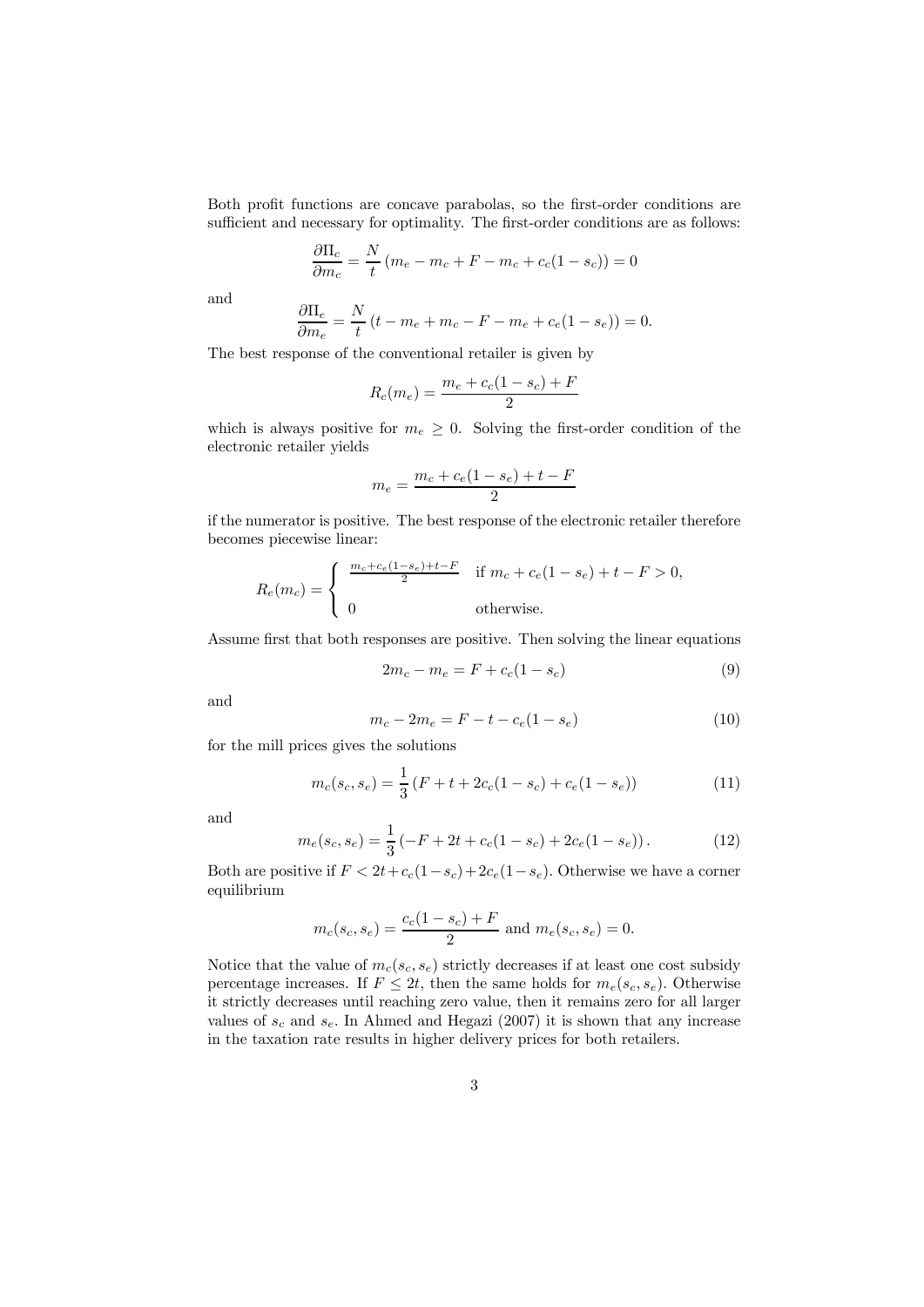## 3 Optimal government policy

The government wants to select subsidy rates that maximize social welfare, which is the difference of the social benefits and the total amount of subsidies. Social benefits can be calculated as the sum of the profits of the retailers and the total savings of the consumers. The profit functions are given in (7) and (8), and the consumers' savings can be computed in the following way. Without subsides (that is, with  $s_c = s_e = 0$ ) the mill prices (11) and (12) would be

$$
m_c(0,0) = \frac{1}{3}(F + t + 2c_c + c_e)
$$
 and  $m_e(0,0) = \frac{1}{3}(-F + 2t + c_c + 2c_e)$ 

so the delivery price would become

$$
m_e(0,0) + F = \frac{1}{3} \left( 2F + 2t + c_c + 2c_e \right)
$$
 (13)

where we used equation  $(2)$ . With subsidies the delivery price is

$$
m_e(s_c, s_e) + F = \frac{1}{3} \left( 2F + 2t + c_c(1 - s_c) + 2c_e(1 - s_e) \right). \tag{14}
$$

A decrease in the market price is a gain or saving of the consumers. Therefore the total saving of the consumers is the following:

$$
\frac{1}{3}(c_c s_c + 2c_e s_e)N.
$$
 (15)

The total government subsides are

$$
c_c s_c N x + c_e s_e N (1 - x), \tag{16}
$$

so the social welfare has the following form:

$$
W = (m_c - c_c)Nx - f_c + (m_e - c_e)N(1 - x) - f_e + \frac{1}{3}(c_c s_c + 2c_e s_e)N.
$$
 (17)

Notice that from  $(3)$ ,  $(11)$  and  $(12)$ ,

$$
x = \frac{1}{3t} (F + t - c_c(1 - s_c) + c_e(1 - s_e)),
$$
\n(18)

and

$$
X - x = \frac{1}{3t} \left( 2t - F + c_c (1 - s_c) - c_e (1 - s_e) \right),\tag{19}
$$

so the social welfare has the expression,

$$
W = \frac{N}{9t}W^* \tag{20}
$$

with

$$
W^* = (F + t - c_c(1 + 2s_c) + c_e(1 - s_e))(F + t - c_c(1 - s_c) + c_e(1 - s_e))
$$
  
 
$$
+ (-F + 2t + c_c(1 - s_c) - c_e(1 + 2s_e))(2t - F + c_c(1 - s_c) - c_e(1 - s_e))
$$
  
 
$$
+ 3t(c_c s_c + 2c_e s_e).
$$
 (21)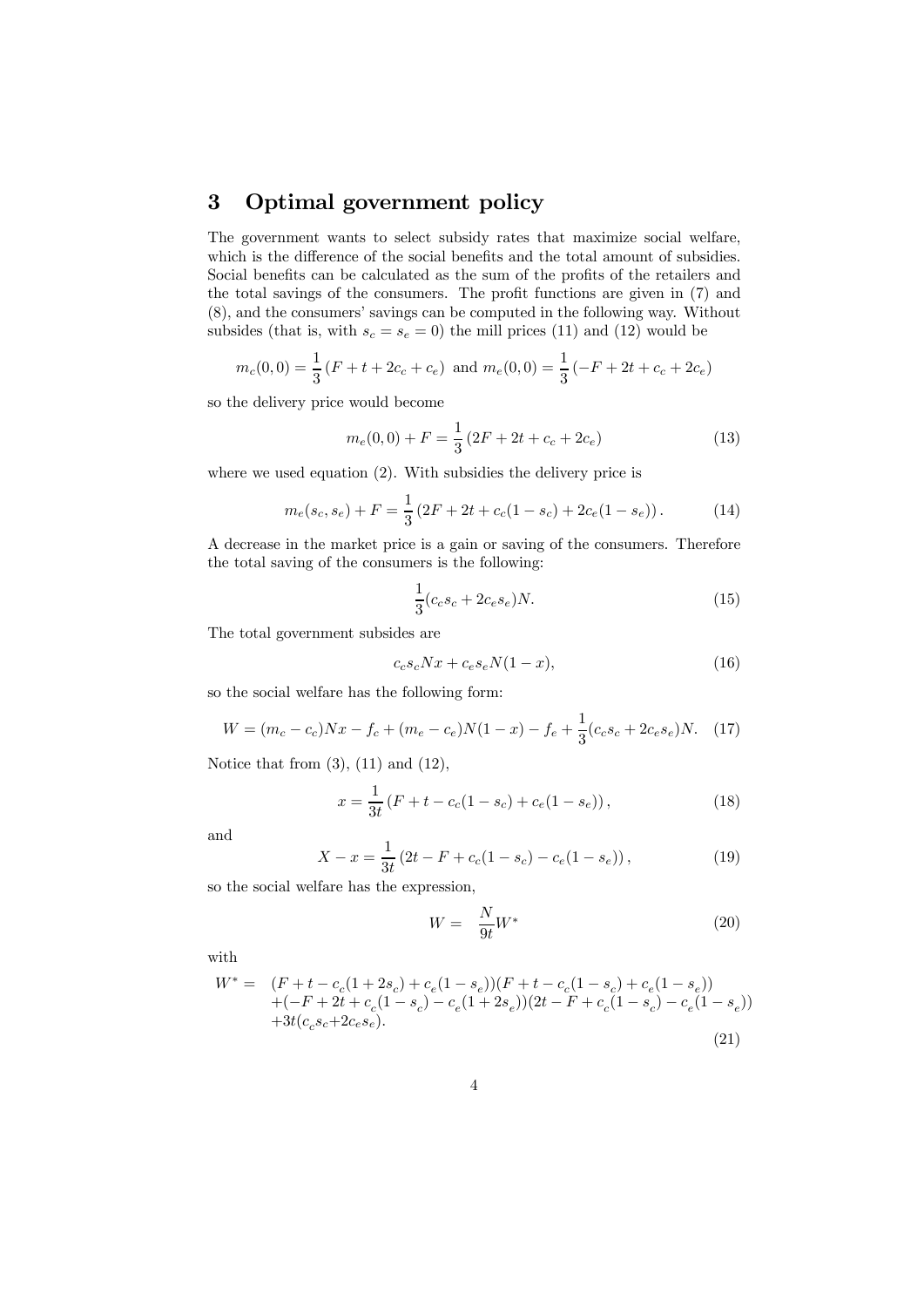Maximizing W is the same as maximizing  $W^*$ . By simple differentiation

$$
\frac{\partial W^*}{\partial s_c} = c_c (F - 2t - c_c - 2c_c s_c + c_e + 2c_e s_e)
$$
 (22)

and

$$
\frac{\partial W^*}{\partial s_e} = c_e \left( -F + 2t + c_c + 2c_c s_c - c_e - 2c_e s_e \right). \tag{23}
$$

Furthermore

$$
\frac{\partial^2 W^*}{\partial s_c^2} = -2c_c^2, \ \frac{\partial^2 W^*}{\partial s_c \partial s_e} = 2c_c c_e \text{ and } \frac{\partial^2 W^*}{\partial s_e^2} = -2c_e^2.
$$

The Hessian is

$$
H = \begin{pmatrix} -2c_c^2 & 2c_c c_e \\ 2c_c c_e & -2c_e^2 \end{pmatrix}
$$
 (24)

with characteristic polynomial

$$
\varphi_H(\lambda) = \lambda^2 + 2\lambda (c_c^2 + c_e^2)
$$
\n(25)

and eigenvalues

$$
\lambda_1 = -2(c_e^2 + c_e^2) < 0
$$
 and  $\lambda_2 = 0$ .

So the Hessian is negative semidefinite. Consequently, the first-order conditions give maximal social welfare. Notice that

$$
\frac{\partial W^*}{\partial s_c} = -\frac{c_c}{c_e} \frac{\partial W^*}{\partial s_e}.
$$
\n(26)

If we define a new continuous function by  $\varphi(s_c, s_e)=2c_c s_c - 2c_e s_e$ , then a condition to have solutions between 0 and 1 are

$$
\varphi(0,1) \le F - 2t - c_c + c_e \le \varphi(1,0)
$$

where  $\varphi(0,1)$  is the minimum of  $\varphi(s_c, s_e)$  and  $\varphi(1,0)$  is the maximum of  $\varphi(s_c, s_e)$ . Therefore, if the above condition or  $2t + c_c - 3c_e \leq F \leq 2t + 3c_c - c_e$  holds, then all pairs  $(s_c, s_e)$  which satisfy equation

$$
2c_c s_c - 2c_e s_e = F - 2t - c_c + c_e \tag{27}
$$

give maximal social welfare. So there are infinitely many solutions. If the conditions are not satisfied, then a constrained optimization problems has to be solved with the constraints

$$
0 \le s_c \le 1
$$
 and  $0 \le s_e \le 1$ .

Assume first that the government decides on the ratio of the subsidy rates of the two types of firms,  $s_e = as_c$  with given a. Then, from (27),

$$
s_c = \frac{F - 2t - c_c + c_e}{2(c_c - ac_e)}\tag{28}
$$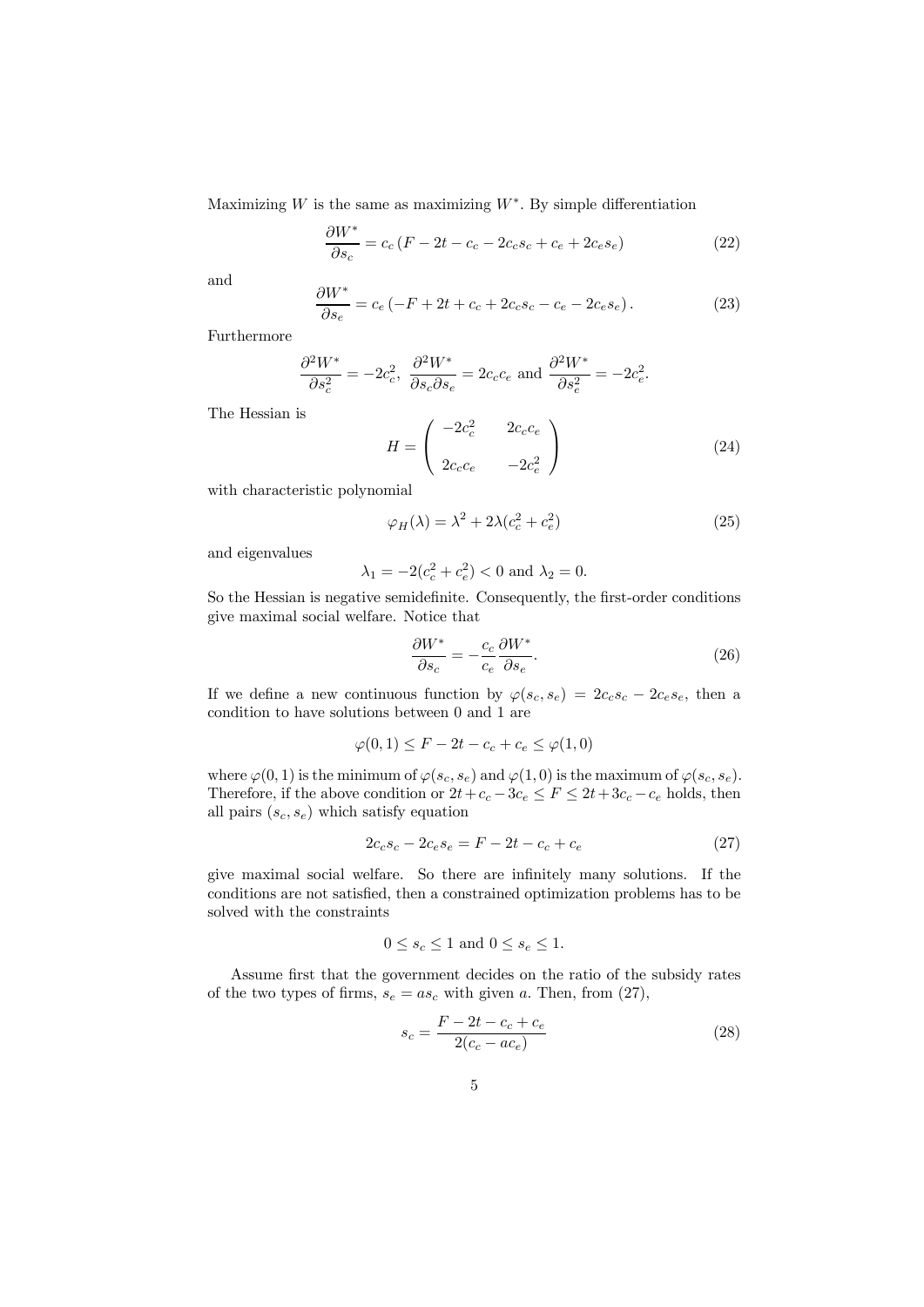by assuming that  $c_c \neq ac_e$ . To confirm  $0 \leq s_c \leq 1$ , we identify the following three cases. In case I in which  $c_c > ac_e$ ,  $2t + c_c - c_e \leq F \leq 2t + 3c_c - (2a + 1)c_e$ is the required condition. In case II in which  $c_c < ac_e$ ,  $2t + 3c_c - (2a + 1)c_e \le$  $F \leq 2t + c_c - c_e$  is the required condition. Lastly in case III in which  $c_c = ac_e$ , a solution exists if  $F - 2t - c_c + c_e = 0$ . In this case any arbitrary value of  $s_c$  in the unit interval [0, 1] can be a solution. Accordingly, any  $s_e = as_c$  in the unit interval is also a solution. Thus there are infinitely many solutions in this case.

Assume next that the government decides to subsidize the firms and wants to maximize social welfare with minimum subsidy. In this case, the optimal government policy is the solution of the nonlinear programming problem,

minimize 
$$
\left( c_c s_c N \frac{F + t - c_c (1 - s_c) + c_e (1 - s_e)}{3t} + c_e s_e N \frac{-F + 2t + c_c (1 - s_c) - c_e (1 - s_e)}{3t} \right)
$$

subject to  $s_c > 0$ ,  $s_e > 0$  and

$$
2c_c s_c - 2c_e s_e = F - 2t - c_c + c_e,
$$
\n(29)

where we used relations,  $(16)$ ,  $(18)$ ,  $(19)$  and  $(27)$ . From the constraint we get

$$
s_e = \frac{c_c}{c_e} s_c - \frac{F - 2t - c_c + c_e}{2c_e} \tag{30}
$$

and by substituting this relation into the objective function, a single-variable problem is obtained. After dividing the objective function by  $N/3t$ , the resulting objective function becomes

$$
3tc_c s_c + \frac{3}{4} (c_c - (c_e + F - 2t))^2.
$$
 (31)

This is a linear function in  $s_c$  with slope

$$
3tc_c \tag{32}
$$

which is always positive. So the smallest possible subsidy rates,

$$
s_c = 0
$$
 and  $s_e = \frac{2t + c_c - F - c_e}{2c_e}$ ,

minimize the government cost. The value of  $s_e$  is in the interval [0, 1] if

$$
2t + c_c - 3c_e \le F \le 2t + c_c - c_e.
$$

Ahmed and Hegazi (2007) derive a simple formula for the tax revenue at the Nash equilibrium, but no analysis of the social welfare is offered. The optimal taxation rate which maximizes social welfare can be also determined along the lines of our analysis presented above. Higher delivery prices to the consumers have to be compared to the higher tax revenues of the government.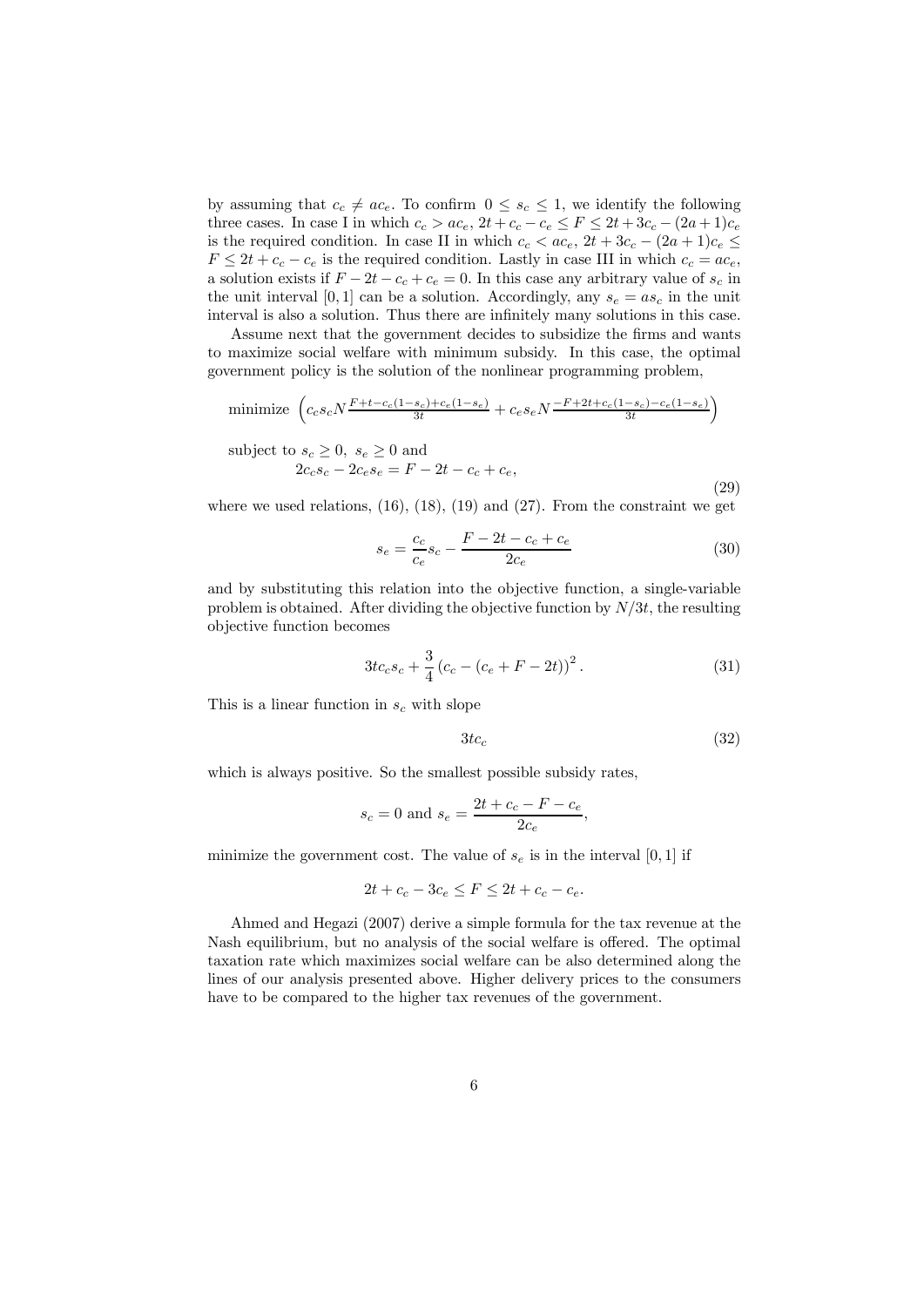# 4 Dynamic extensions

Assume first that the government subsidy rates are fixed, and the firms adjust their mill prices in proportion to the gradients of their profits. This process is known as gradient adjustment. Since

$$
\frac{\partial \Pi_c}{\partial m_c} = \frac{N}{t} \left( m_e - 2m_c + F + c_c (1 - s_c) \right)
$$

and

$$
\frac{\partial \Pi_e}{\partial m_e} = \frac{N}{t} (m_c - 2m_e + t - F + c_e (1 - s_e)),
$$

the gradient adjustment model with continuous time scales is

$$
\dot{m}_c = K_c (m_e - 2m_c + F + c_c (1 - s_c)) \frac{N}{t}
$$
\n(33)

and

$$
\dot{m}_e = K_e (m_c - 2m_e + t - F + c_e (1 - s_e)) \frac{N}{t}
$$
\n(34)

where  $K_c$  and  $K_e$  are the speeds of adjustment of the firms.

If discrete time scales are assumed, then the model becomes

$$
m'_{c} = m_{c} + K_{c} (m_{e} - 2m_{c} + F + c_{c} (1 - s_{c})) \frac{N}{t}
$$
\n(35)

and

$$
m'_e = m_e + K_e (m_c - 2m_e + t - F + c_e (1 - s_e)) \frac{N}{t}
$$
 (36)

where  $'$  indicates a unit-time advancement operator. Both systems are linear, so local asymptotical stability implies global asymptotical stability.

In the case of the continuous system (33)-(34), the Jacobian has the special form  $2K^2$  $V$  N

$$
\mathbf{J}_C = \begin{pmatrix} -\frac{2K_cN}{t} & \frac{K_cN}{t} \\ \frac{K_eN}{t} & -\frac{2K_eN}{t} \end{pmatrix}
$$
(37)

with characteristic polynomial

$$
\varphi_C(\lambda) = \lambda^2 + \lambda \frac{2N}{t} (K_c + K_e) + \frac{3K_c K_e N^2}{t^2}.
$$
\n(38)

Since the linear and constant coefficients are positive, the roots have negative real parts, so the process is always asymptotically stable.

In the case of the discrete system (35)-(36), the Jacobian is

$$
\mathbf{J}_D = \begin{pmatrix} 1 - \frac{2K_cN}{t} & \frac{K_cN}{t} \\ \frac{K_cN}{t} & 1 - \frac{2K_cN}{t} \end{pmatrix}
$$
 (39)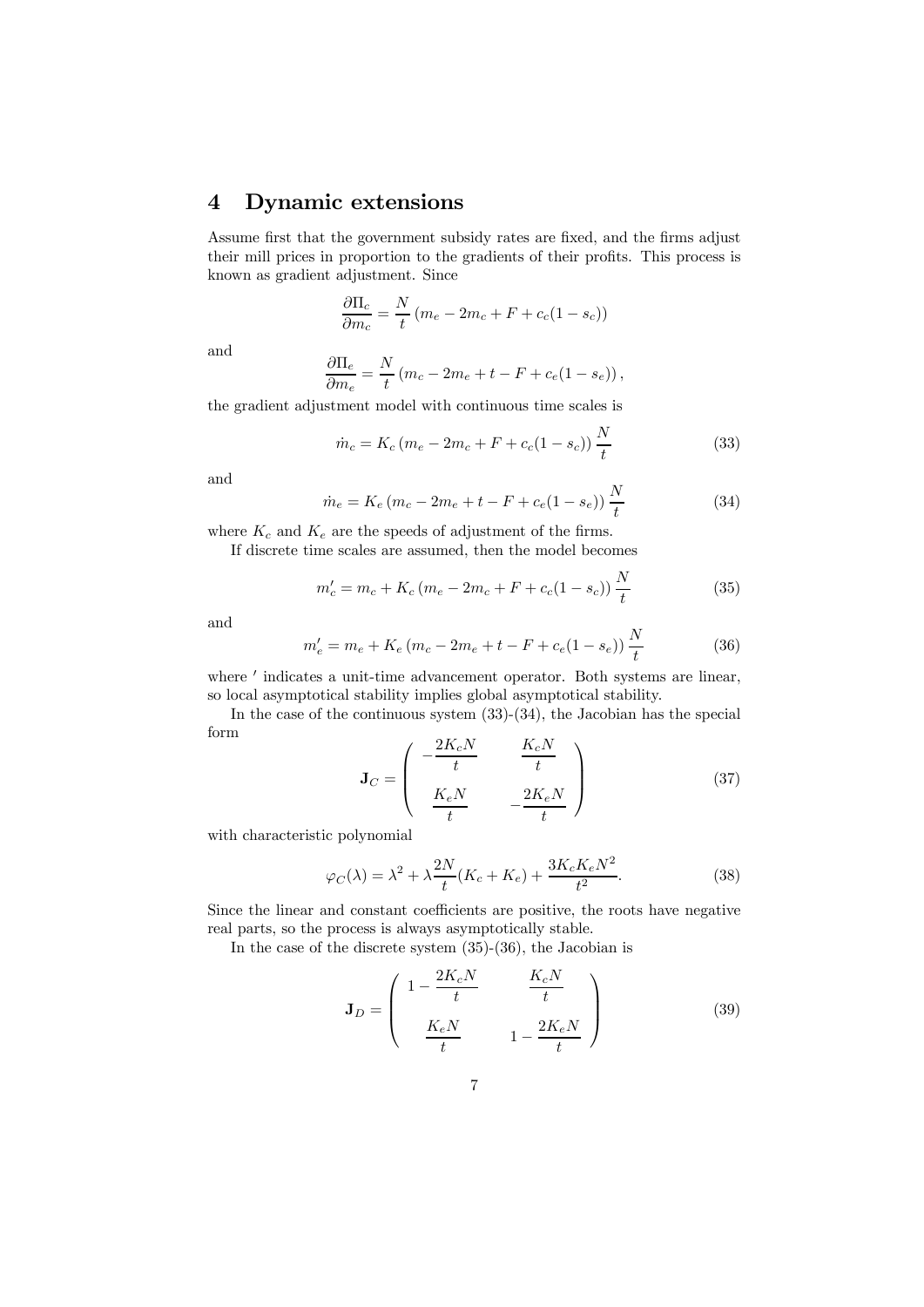with characteristic polynomial

$$
\varphi_D(\lambda) = \lambda^2 + \lambda \left( -2 + \frac{2N}{t} (K_c + K_e) \right) + \left( 1 - \frac{2N}{t} (K_c + K_e) + \frac{3K_c K_e N^2}{t^2} \right). \tag{40}
$$

The roots are inside the unit circle if and only if

$$
1 - \frac{2N}{t}(K_c + K_e) + \frac{3K_cK_eN^2}{t^2} < 1\tag{41}
$$

$$
-2 + \frac{2N}{t}(K_c + K_e) + 1 - \frac{2N}{t}(K_c + K_e) + \frac{3K_cK_eN^2}{t^2} + 1 > 0 \tag{42}
$$

$$
2 - \frac{2N}{t}(K_c + K_e) + 1 - \frac{2N}{t}(K_c + K_e) + \frac{3K_cK_eN^2}{t^2} + 1 > 0.
$$
 (43)

Relation (42) always holds. Introducing new variables

$$
k_c = \frac{K_c N}{t} > 0
$$
 and  $k_e = \frac{K_e N}{t} > 0$  (44)

reduces conditions (41) and (43) to

$$
2(k_c + k_e) - 3k_c k_e > 0
$$
\n(45)

and

$$
4 - 4(k_c + k_e) + 3k_c k_e > 0.
$$
\n(46)

The first condition clearly holds for all  $0 < k_c < 1$  and  $0 < k_e < 1$ . The domain  $\Omega$  in the  $(k_c, k_e)$  plain satisfying the second stability condition is shown in Figure 1. It is easy to see that

$$
\Omega = \left\{ (k_c, k_e) \mid 0 < k_c < 1, \ 0 < k_e < 1 \text{ and } k_e < \frac{4 - 4k_c}{4 - 3k_c} \right\}.
$$
\n(47)

Both values of  $k_c$  and  $k_e$  have to be sufficiently small. By (44), it can be seen that this is the case when the market is small enough, the adjustment speeds are slow enough or the transportation cost is large enough.

#### Insert Figure 1 about here.

#### (caption, Stability region for system (35)-(36))

In Ahmad and Hegazi (2007), no analysis is offered for continuous models, however it can be shown that the continuous version of their model is always asymptotically stable. In the case of discrete time scale, they show that the equilibrium is asymptocially stable if the speeds of adjustment in the gredient adjustment process are sufficiently small. These results are in line with our analysis as well as with the general stability analysis for dynamic oligopolies (Bischi et al., 2009).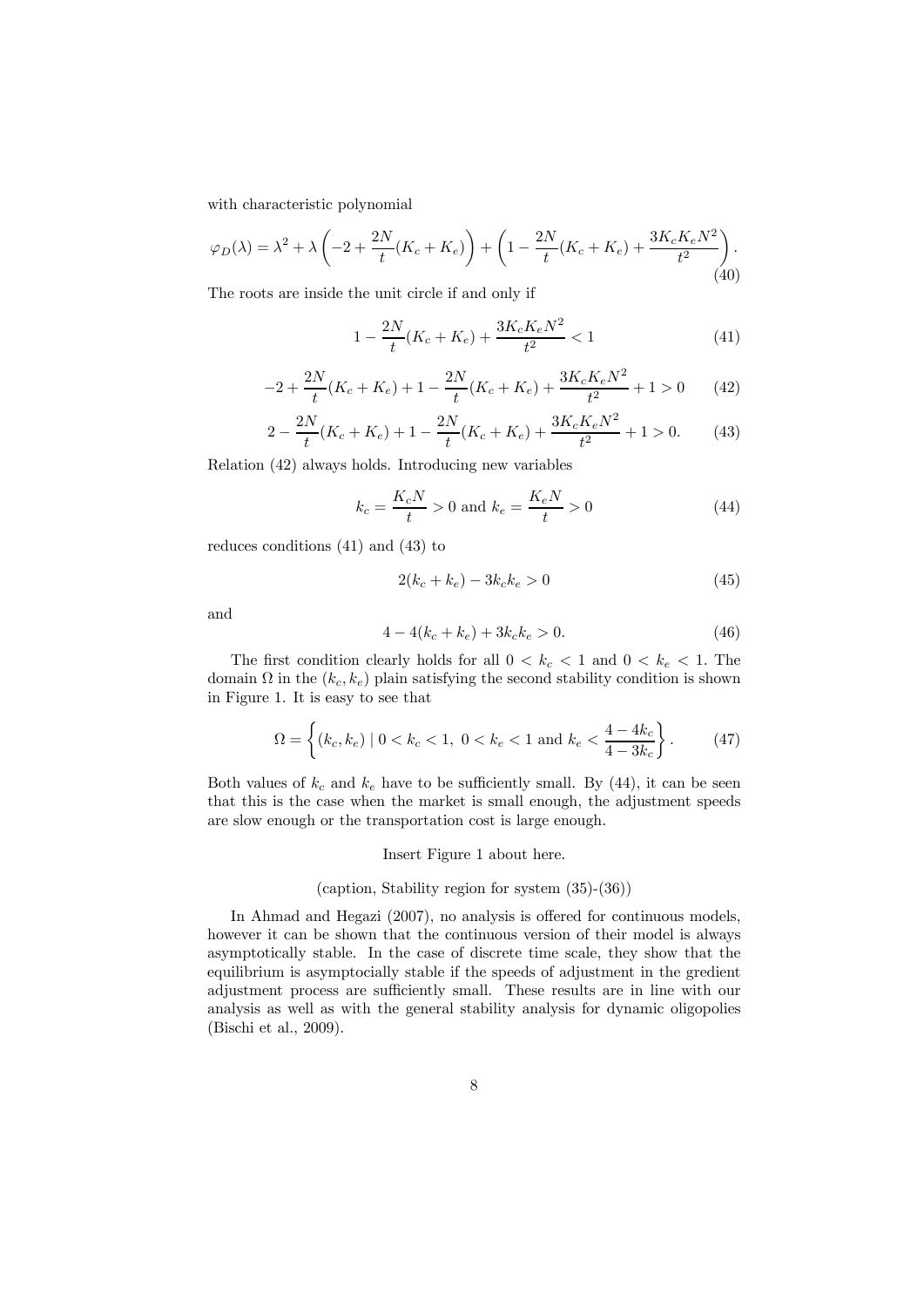Next we assume that the government also uses gradient adjustment with respect to the social welfare under the assumption that the firms form Cournot equilibrium at each time period. The firms also use gradient adjustment with respect to their profit functions.

Assuming continuous time scales, this concept can be described by the following four-dimensional system, which is based on (22), (23), (33) and (34):

$$
\dot{s}_c = K_{gc} \frac{Nc_c}{9t} (F - 2t - c_c - 2c_c s_c + c_e + 2c_e s_e)
$$
\n(48)

$$
\dot{s}_e = K_{ge} \frac{Nc_e}{9t} \left( -F + 2t + c_c + 2c_c s_c - c_e - 2c_e s_e \right)
$$
(49)

$$
\dot{m}_c = K_c \frac{N}{t} (m_e - 2m_c + F + c_c (1 - s_c))
$$
\n(50)

$$
\dot{m}_e = K_e \frac{N}{t} (m_c - 2m_e + t - F + c_e (1 - s_e)). \tag{51}
$$

In the case of discrete time scales, the corresponding dynamic equations become

$$
s_c' = s_c + K_{gc} \frac{Nc_c}{9t} (F - 2t - c_c - 2c_c s_c + c_e + 2c_e s_e)
$$
 (52)

$$
s_e' = s_e + K_{ge} \frac{Nc_e}{9t} \left( -F + 2t + c_c + 2c_c s_c - c_e - 2c_e s_e \right)
$$
(53)

$$
m_c' = m_c + K_c \frac{N}{t} (m_e - 2m_c + F + c_c(1 - s_c))
$$
\n(54)

$$
m_e^{'} = m_e + K_e \frac{N}{t} (m_c - 2m_e + t - F + c_e (1 - s_e)).
$$
 (55)

The Jacobian of the continuous system is

$$
\mathbf{J}_C^* = \left(\begin{array}{cc} \mathbf{J}_{gc} & \mathbf{0} \\ \mathbf{A} & \mathbf{J}_C \end{array}\right) \tag{56}
$$

where

$$
\mathbf{J}_{gc} = \begin{pmatrix} -\frac{2K_{gc}c_c^2N}{9t} & \frac{2K_{gc}c_cc_eN}{9t} \\ \frac{2K_{ge}c_cc_eN}{9t} & -\frac{2K_{ge}c_e^2N}{9t} \end{pmatrix}, \quad \mathbf{A} = \begin{pmatrix} -\frac{K_cNc_c}{t} & 0 \\ 0 & -\frac{K_eNc_e}{t} \end{pmatrix}
$$

and  $J_C$  is given in (37). Clearly the eigenvalues of  $J_C^*$  are the eigenvalues of  $J_{gc}$ and  $J_C$ . The characteristic polynomial of  $J_{gc}$  is

$$
\varphi_{gc}(\lambda) = \lambda^2 + \lambda \frac{2N}{9t} \left( K_{gc} c_c^2 + K_{ge} c_e^2 \right) \tag{57}
$$

with a negative and a zero eigenvalue. We have already seen that both eigenvalues of  $J_C$  have negative real parts, so the system is marginally stable and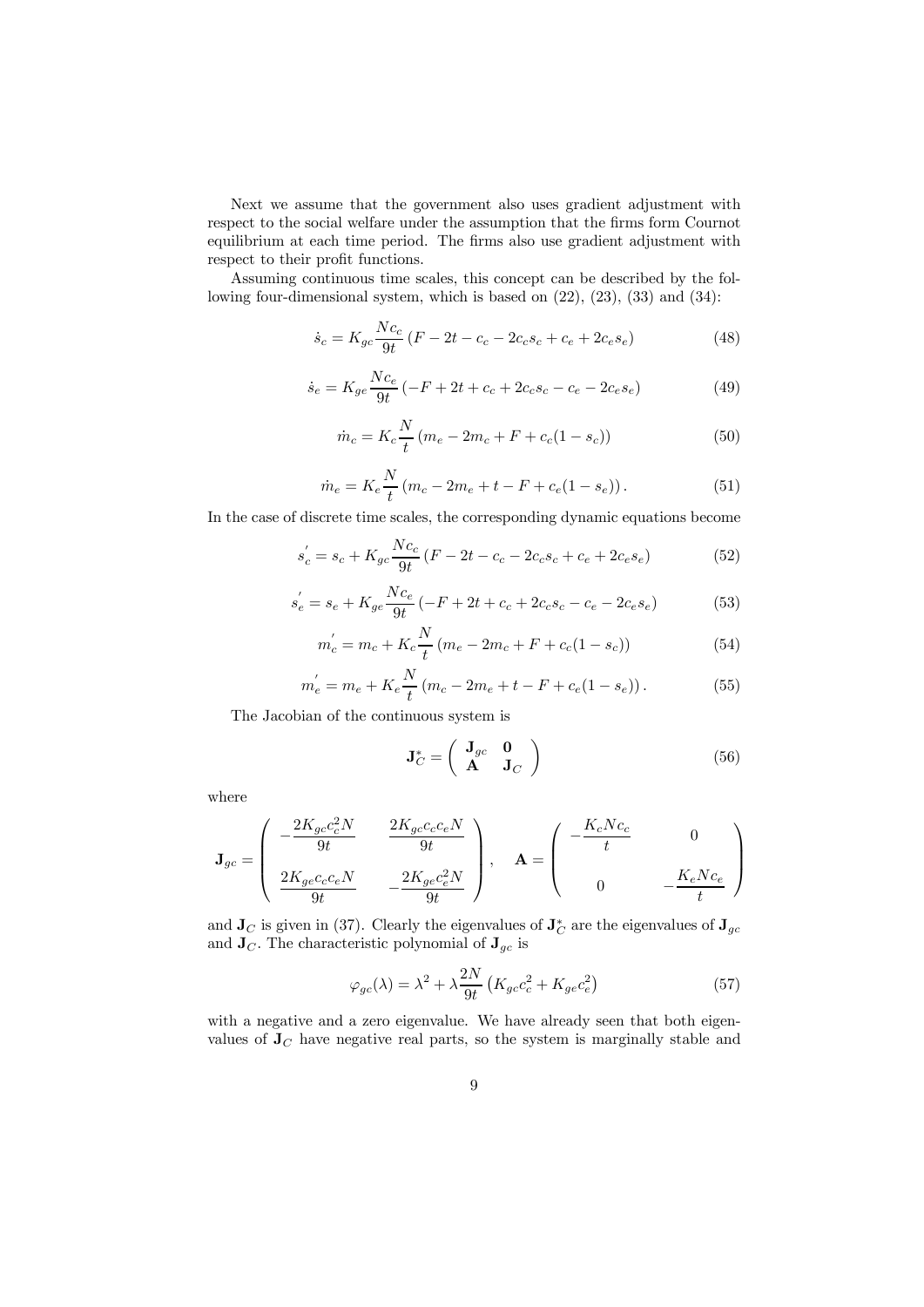the stability is not asymptotic. It means that starting close enough from the steady state, the trajectory will remain close enough to the steady state for all future times.

In the case of the discrete system (52)-(55), the Jacobian has the form

$$
\mathbf{J}_D^* = \begin{pmatrix} \mathbf{I} + \mathbf{J}_{gc} & \mathbf{0} \\ \mathbf{A} & \mathbf{J}_D \end{pmatrix} \tag{58}
$$

where **I** is the identity matrix,  $J_{gc}$ , **A** are as before and  $J_D$  is given by (39). The eigenvalues of  $\mathbf{I} + \mathbf{J}_{gc}$  are

1 and 
$$
1 - \frac{2N}{9t} (K_{gc}c_c^2 + K_{ge}c_e^2)
$$
.

The second eigenvalue is inside the unit circle if

$$
\frac{2N}{9t}\left(K_{gc}c_c^2 + K_{ge}c_e^2\right) < 2.\tag{59}
$$

Similarly to (44) we can introduce the new variables

$$
k_{gc} = \frac{K_{gc}N}{t}
$$
 and 
$$
k_{ge} = \frac{K_{ge}N}{t},
$$

then (59) holds if and only if  $(k_{gc}, k_{ge})$  belongs to the stability region

$$
\Omega_g = \{ (k_{gc}, k_{ge}) \mid 0 < k_{gc} < \frac{9}{c_c^2} \text{ and } k_{ge} < \frac{9 - k_{gc}c_c^2}{c_e^2} \},\tag{60}
$$

which is illustrated in Figure 2. Hence system  $(52)-(55)$  is marginally stable if

 $(k_c, k_e) \in \Omega$  and  $(k_{ac}, k_{ge}) \in \Omega_a$ .

Insert Figure 2 about here.

(caption, Stability region for government in system (48)-(51))

The continuous best reply dynamics with adaptive adjustments is

$$
\dot{m}_c = \bar{K}_c (R_c(m_e) - m_c)
$$

and

$$
\dot{m}_e = \bar{K}_e (R_e (m_c) - m_e).
$$

The discrete best reply dynamics is

$$
m'_c = m_c + \bar{K}_c(R_c(m_e) - m_c)
$$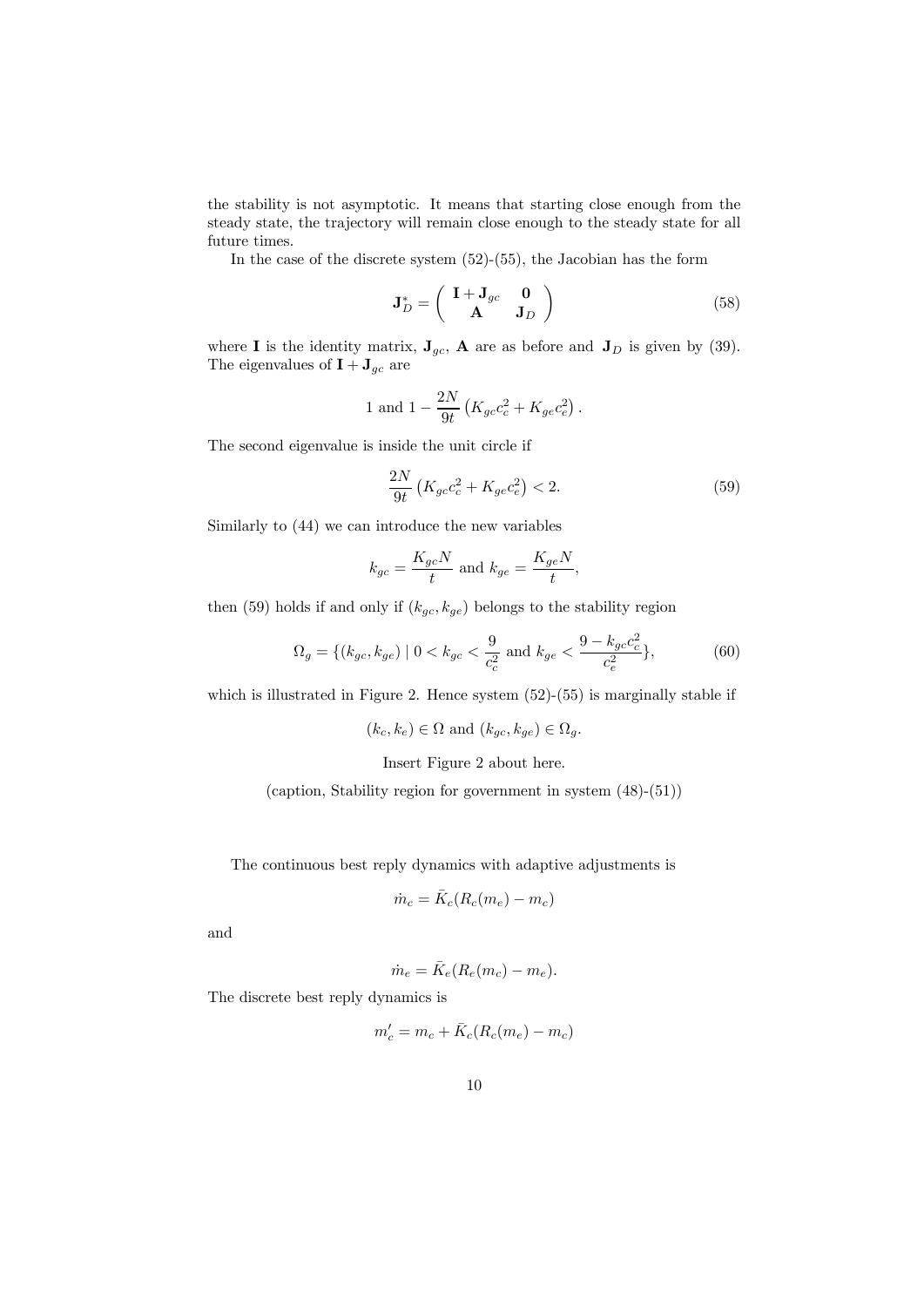$$
m'_e = m_e + \bar{K}_e(R_e(m_c) - m_e).
$$

Gradient dynamics is always linear, but best reply dynamics is nonlinear, since  $R_e(m_c)$  is only piecewise linear.

In the neighborhood of the equilibrium,

$$
R_c(m_e) - m_c = \frac{m_e - 2m_c + F + c_c(1 - s_c)}{2}
$$

and

$$
R_e(m_c) - m_e = \frac{m_c - 2m_e + t - F + c_e(1 - s_e)}{2}.
$$

So the above models are the same as dynamics with gradient adjustments by selecting

$$
\bar{K}_c = \frac{2K_cN}{t}
$$

and

$$
\bar{K}_e = \frac{2K_e N}{t}.
$$

Therefore the local stability of these models is also the same. Global stability properties are however different, since far from the interior equilibrium, we might have breakpoints and nonlinearities.

### 5 Delayed dynamics

In this section we assume that the firms react to delayed information since collecting and implementing information in their decision process needs some time. Similar situation occurs if they want to react to average information rather than following sudden changes. Assuming continuously distributed time delays the 2D dynamic system becomes

$$
\dot{m}_c = \frac{K_c N}{t} (\bar{m}_e - 2\bar{m}_c + F + c_c (1 - s_c)),
$$
\n(61)

and

$$
\dot{m}_e = \frac{K_e N}{t} (\bar{m}_c - 2\bar{m}_e + t - F + c_e (1 - s_e)),
$$
\n(62)

where

$$
\bar{m}_c = \int_0^\tau w(\tau - s, T, m) m_c(s) ds,
$$

and

$$
\bar{m}_e = \int_0^\tau w(\tau - s, S, \ell) m_e(s) ds.
$$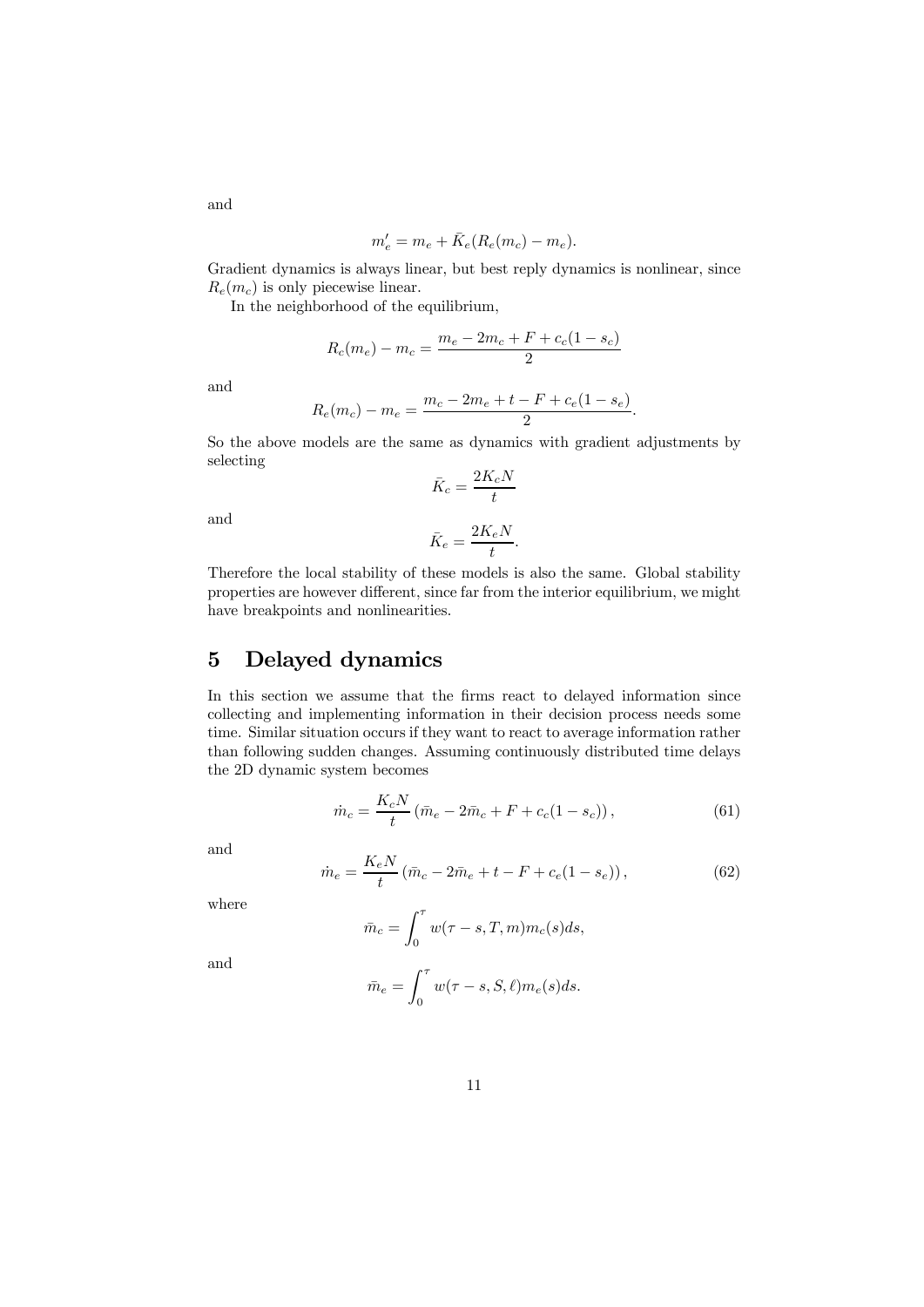Here we assume that the weighting function has the special form

$$
w(\tau - s, T, m) = \begin{cases} \frac{1}{T} e^{-\frac{\tau - s}{T}} & \text{if } m = 0, \\ \frac{1}{m!} \left(\frac{m}{T}\right)^{m+1} (\tau - s)^m e^{-\frac{(\tau - s)m}{T}} & \text{if } m \ge 1. \end{cases}
$$

We look for solutions of the homogeneous equations in forms

$$
m_c = \nu_c e^{\lambda \tau}
$$
 and  $m_e = \nu_e e^{\lambda \tau}$ .

Then

$$
\lambda \nu_c e^{\lambda \tau} = \frac{K_c N}{t} \left( \int_0^{\tau} w(\tau - s, S, \ell) e^{\lambda s} ds \nu_e - 2 \int_0^{\tau} w(\tau - s, T, m) e^{\lambda s} ds \nu_c \right), \tag{63}
$$

and

$$
\lambda \nu_e e^{\lambda \tau} = \frac{K_e N}{t} \left( \int_0^{\tau} w(\tau - s, T, m) e^{\lambda s} ds \nu_c - 2 \int_0^{\tau} w(\tau - s, S, \ell) e^{\lambda s} ds \nu_e \right). \tag{64}
$$

Introducing the new variable  $x = \tau - s$  and noting that

$$
\int_0^\tau w(\tau - s, T, m) e^{\lambda s} ds = \int_0^\tau w(x, T, m) e^{\lambda(\tau - x)} dx,
$$

we have

$$
\lambda \nu_c = \frac{K_c N}{t} \left( \int_0^\tau w(x, S, \ell) e^{-\lambda x} dx \nu_e - 2 \int_0^\tau w(x, T, m) e^{-\lambda x} dx \nu_c \right), \quad (65)
$$

and

$$
\lambda \nu_e = \frac{K_e N}{t} \left( \int_0^\tau w(x, T, m) e^{-\lambda x} dx \nu_c - 2 \int_0^\tau w(x, S, \ell) e^{-\lambda x} dx \nu_e \right). \tag{66}
$$

The introduction of the new variable

$$
z = \left(\lambda + \frac{m}{T}\right)x
$$

shows that

$$
\int_{0}^{\tau} w(x, T, m) e^{-\lambda x} dx = \frac{1}{m!} \left( 1 + \frac{\lambda T}{m} \right)^{-(m+1)} \int_{0}^{\tau} z^{m} e^{-z} dz.
$$

So as  $\tau \to \infty$ , the system becomes

$$
\left[\lambda + 2\frac{K_c N}{t} \left(1 + \frac{\lambda T}{q}\right)^{-(m+1)}\right] \nu_c - \frac{K_c N}{t} \left(1 + \frac{\lambda S}{r}\right)^{-(\ell+1)} \nu_e = 0 \tag{67}
$$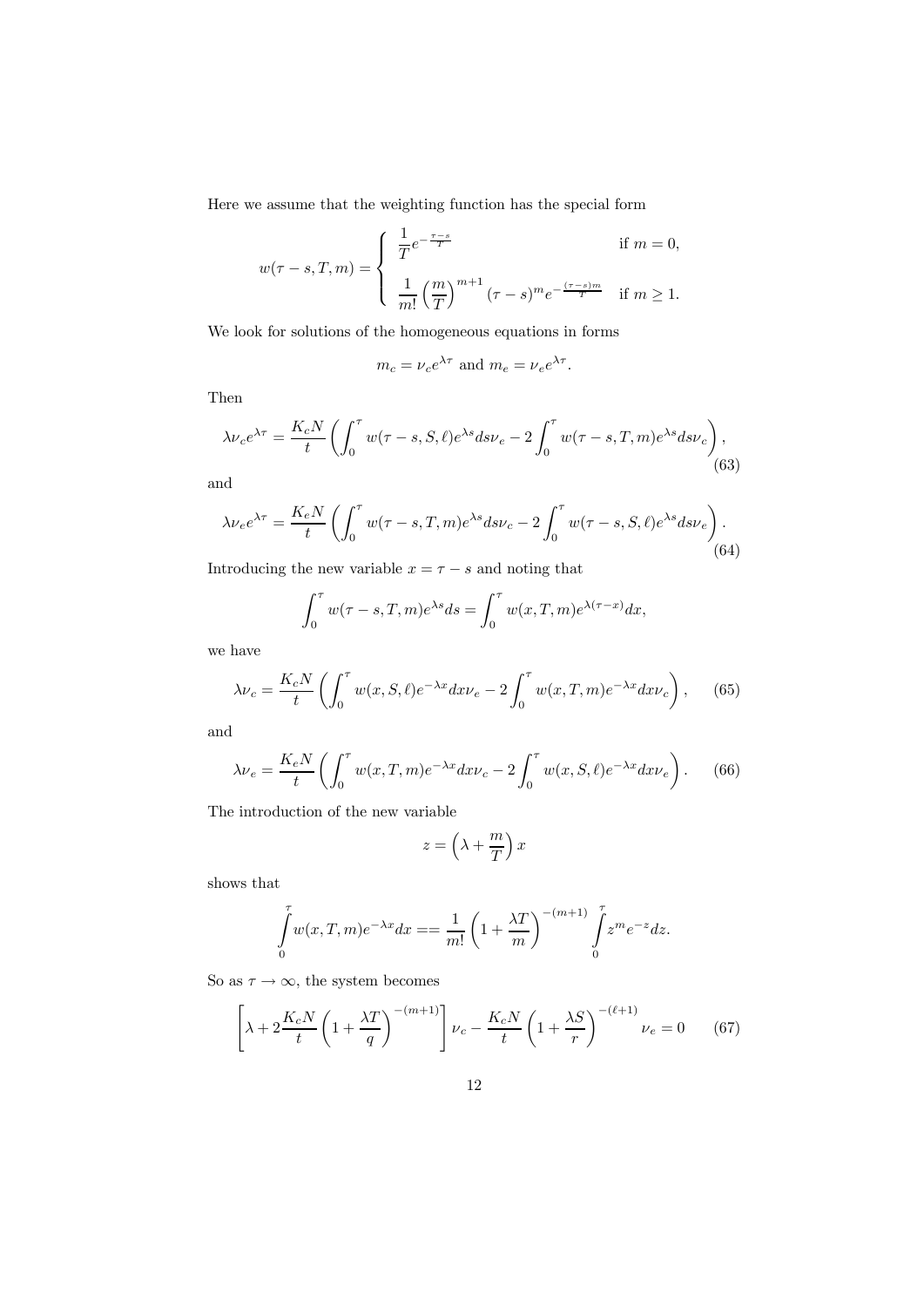$-\frac{K_e N}{t}$  $\left(1+\frac{\lambda T}{q}\right)$  $\bigwedge^{-(m+1)}$  $v_c +$  $\sqrt{ }$  $\lambda + 2 \frac{K_e N}{4}$ t  $\left(1+\frac{\lambda S}{r}\right)$  $\big\{ \frac{-(\ell+1)}{2} \big\}$  $v_e = 0,$  (68)

where

$$
q = \begin{cases} 1 & \text{if } m = 0 \\ m & \text{if } m \ge 1 \end{cases}
$$
, and  $r = \begin{cases} 1 & \text{if } \ell = 0 \\ \ell & \text{if } \ell \ge 1. \end{cases}$ 

Nonzero solution exits if and only if

$$
\det \left( \begin{array}{cc} \lambda + 2\frac{K_c N}{t} \left( 1 + \frac{\lambda T}{q} \right)^{-(m+1)} & -\frac{K_c N}{t} \left( 1 + \frac{\lambda S}{r} \right)^{-(\ell+1)} \\ -\frac{K_e N}{t} \left( 1 + \frac{\lambda T}{q} \right)^{-(m+1)} & \lambda + 2\frac{K_e N}{t} \left( 1 + \frac{\lambda S}{r} \right)^{-(\ell+1)} \end{array} \right) = 0
$$

or

$$
\left[\lambda + 2\frac{K_c N}{t}\left(1 + \frac{\lambda T}{q}\right)^{-(m+1)}\right] \left[\lambda + 2\frac{K_c N}{t}\left(1 + \frac{\lambda S}{r}\right)^{-(\ell+1)}\right] - \frac{K_c K_c N^2}{t^2} \left(1 + \frac{\lambda T}{q}\right)^{-(m+1)} \left(1 + \frac{\lambda S}{r}\right)^{-(\ell+1)} = 0. \tag{69}
$$

It is very hard to examine the locations of the roots of this equation in general. Therefore we will consider some important special cases.

If no delay is assumed, then  $T = S = 0$ . In this case, this equation reduces to (38), and there we have proved that the equilibrium is asymptotically stable.

Assume  $S = 0, m = 1$  and  $T > 0$  (Note that the symmetric case of  $T =$  $0, \ell = 1$  and  $S > 0$  is similar). Equation (69) becomes

$$
\left[\lambda + 2\frac{K_c N}{t(1+\lambda T)}\right] \left[\lambda + 2\frac{K_e N}{t}\right] \cdot \frac{K_c K_e N^2}{t^2(1+\lambda T)} = 0,\tag{70}
$$

which can be reduced to the cubic equation

$$
a_3\lambda^3 + a_2\lambda^2 + a_1\lambda + a_0 = 0
$$

with

$$
a_3 = 1 t ,
$$
  
\n
$$
a_2 = 2K_eNTt + t^2,
$$
  
\n
$$
a_1 = 2K_eNt + 2K_cNt
$$

 $T<sub>12</sub>$ 

and

$$
a_0 = 3K_cK_eN^2.
$$

All coefficients are positive, so the system is asymptotically stable if and only if  $a_1a_2 > a_0a_3$ , that is,

$$
a_1 a_2 - a_0 a_3 = 4K_e^2 NT + 2K_e t + K_c K_e NT + 2tK_c > 0
$$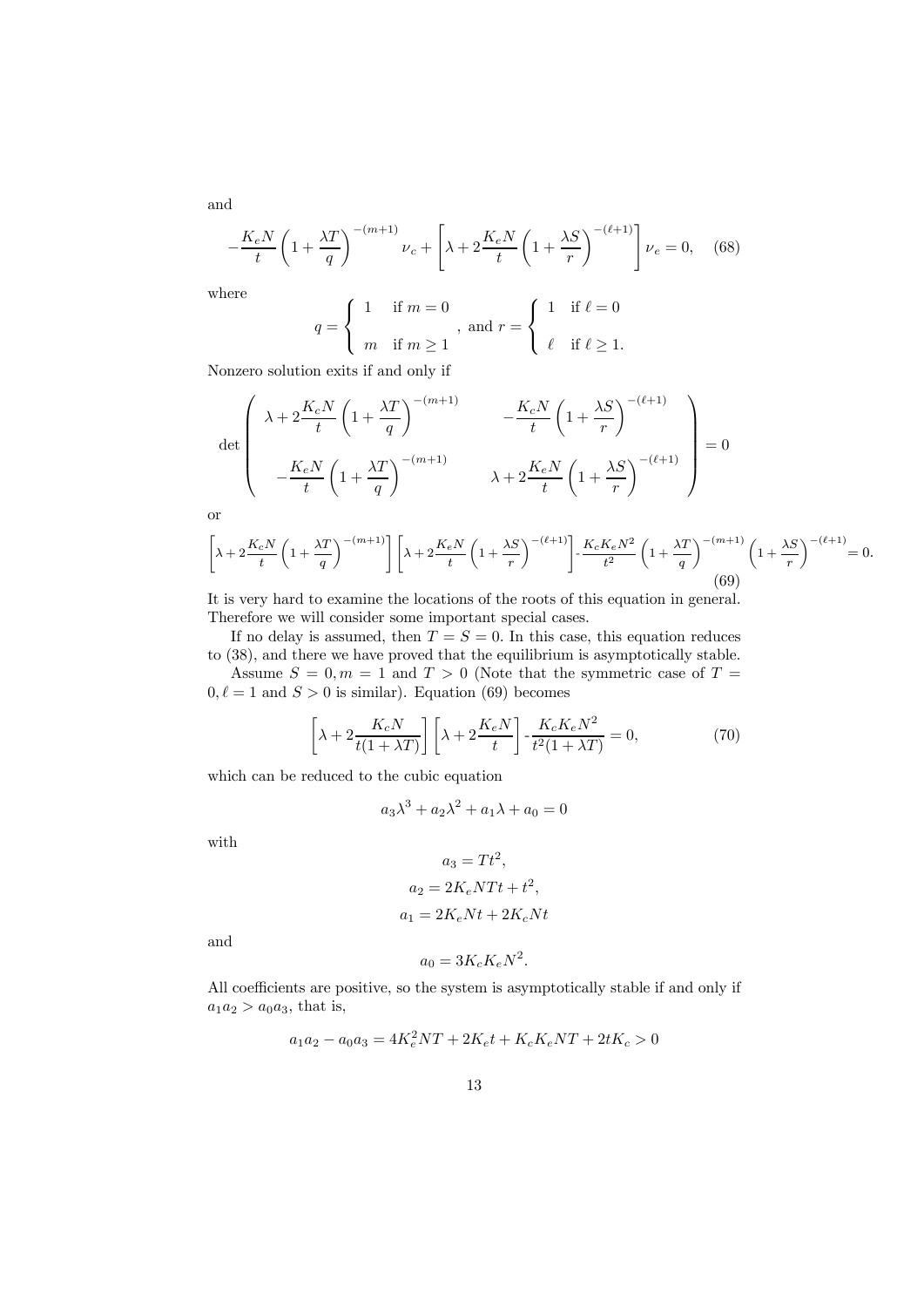which is always the case. So if at most one of the firms has delayed information, then stability holds.

Assume next that  $m = \ell = 0, S > 0$  and  $T > 0$ . In this case equation (69) is the following:

$$
\left[\lambda + 2\frac{K_c N}{t(1+\lambda T)}\right] \left[\lambda + 2\frac{K_e N}{t(1+\lambda S)}\right] \cdot \frac{K_c K_e N^2}{t^2(1+\lambda T)(1+\lambda S)} = 0. \tag{71}
$$

This is equivalent to the following 4th order equation:

$$
\lambda^4 + a_3 \lambda^3 + a_2 \lambda^2 + a_1 \lambda + a_0 = 0 \tag{72}
$$

where

$$
a_3 = \frac{T+S}{TS},
$$
  
\n
$$
a_2 = \frac{2K_eNT + t + 2K_cNS}{TSt},
$$
  
\n
$$
a_1 = \frac{2N(K_c + K_e)}{TSt},
$$

and

$$
a_0 = \frac{3K_cK_eN^2}{TSt^2}.
$$

Since all coefficients are positive, the Routh-Hurwitz condition is reduced to  $a_3a_2a_1 > a_1^2 + a_0a_3^2$ . In this case it can be written as

$$
\frac{T+S}{TS}\frac{2K_eNT+t+2K_cNS}{TSt}\frac{2N(K_c+K_e)}{TSt}>\left(\frac{2N(K_c+K_e)}{TSt}\right)^2+\frac{3K_cK_eN^2}{TSt^2}\left(\frac{T+S}{TS}\right)^2.
$$

Simple calculation shows that this inequality always holds, therefore the system remains asymptotically stable.

We will finally examine the case when  $S = 0$ ,  $m = 1$  and  $T > 0$ . In this case equation (69) can be simplified as

$$
\left(\lambda + \frac{2K_cN}{t(1+\lambda T)^2}\right)\left(\lambda + \frac{2K_eN}{t}\right) - \frac{K_cK_eN^2}{t^2(1+\lambda T)^2} = 0,\tag{73}
$$

which is again a fourth-order equation  $(72)$  with coefficients

$$
a_3 = \frac{2(t + K_e NT)}{Tt}
$$

$$
a_2 = \frac{t + 4K_e NT}{T^2t}
$$

$$
a_1 = \frac{2N(K_c + K_e)}{T^2t}
$$

$$
a_0 = \frac{3K_cK_eN^2}{T^2t^2}.
$$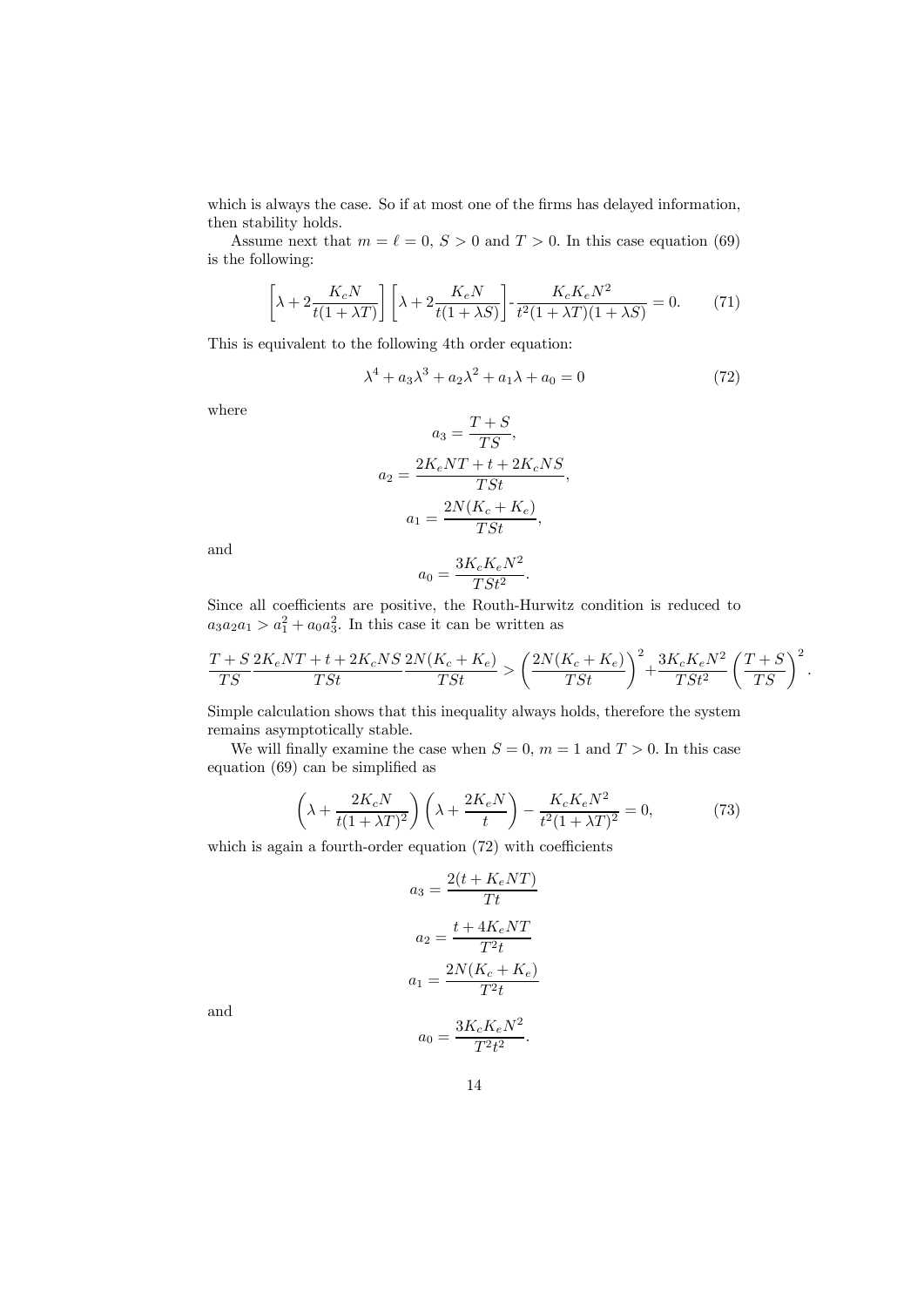Similarly to the previous case, the Routh-Hurwitz criterion shows that the system is asymptotically stable if and only if

$$
\frac{2(t+K_eNT)}{Tt}\frac{t+4K_eNT}{T^2t}\frac{2N(K_c+K_e)}{T^2t} > \left(\frac{2N(K_c+K_e)}{T^2t}\right)^2 + \frac{3K_cK_eN^2}{T^2t^2}\left(\frac{2(t+K_eNT)}{Tt}\right)^2.
$$

After simple calculation the condition can be rewritten as

$$
K_c^2 T \frac{t^2}{N^2} + K_c \left( 2T^2 K_c^2 \frac{t}{N} + 3T^3 K_e^3 - \frac{t^3}{N^3} \right) - \left( K_e \frac{t^3}{N^3} + 4K_e^2 T^2 \frac{t}{N} + 4K_e^3 T^2 \frac{t}{N} \right) < 0. \tag{74}
$$

The left hand side has two real roots, one is positive and the other is negative. Let  $K_c^*$  denote the positive root. The system is asymptotically stable if and only if  $K_c < K_c^*$ .

Let us select  $K_c$  as the bifurcation parameter. We will finally show the birth of limit cycle at the critical value  $K_c^*$  of  $K_c$ .

The existence of limit cycles is guaranteed if there is a pair of pure complex eigenvalues, while all other eigenvalues have negative real parts and the derivative of the common real part of this pair of eigenvalues with respect to the bifurcation parameter is nonzero at the critical value. After dividing by the leading coefficient, the characteristic equation becomes (72) with coefficients given above.

Assume that  $\lambda = i\alpha$  is a root, then  $\lambda^2 = -\alpha^2$ ,  $\lambda^3 = -i\alpha^3$  and  $\lambda^4 = \alpha^4$ , so

$$
\alpha^4 - i\alpha^3 a_3 - \alpha^2 a_2 + i\alpha a_1 + a_0 = 0.
$$

Assuming  $\alpha \neq 0$  and equating the imaginary part to zero gives

$$
\alpha^2 = \frac{a_1}{a_3},
$$

which is substituted into the real part to obtain

$$
\left(\frac{a_1}{a_3}\right)^2 - \frac{a_1}{a_3}a_2 + a_0 = 0,
$$

or

$$
a_1 a_2 a_3 - a_1^2 - a_0 a_3^2 = 0.
$$

Solving the last equation for  $a_0$  yields

$$
a_0 = \frac{a_1 a_2 a_3 - a_1^2}{a_3^2}.
$$

The characteristic polynomial is therefore

$$
\lambda^4 + a_3 \lambda^3 + a_2 \lambda^2 + a_1 \lambda + \frac{a_1 a_2 a_3 - a_1^2}{a_3^2} = \left(\lambda^2 + \frac{a_1}{a_3}\right) \left(\lambda^2 + a_3 \lambda + \frac{a_2 a_3 - a_1}{a_3}\right).
$$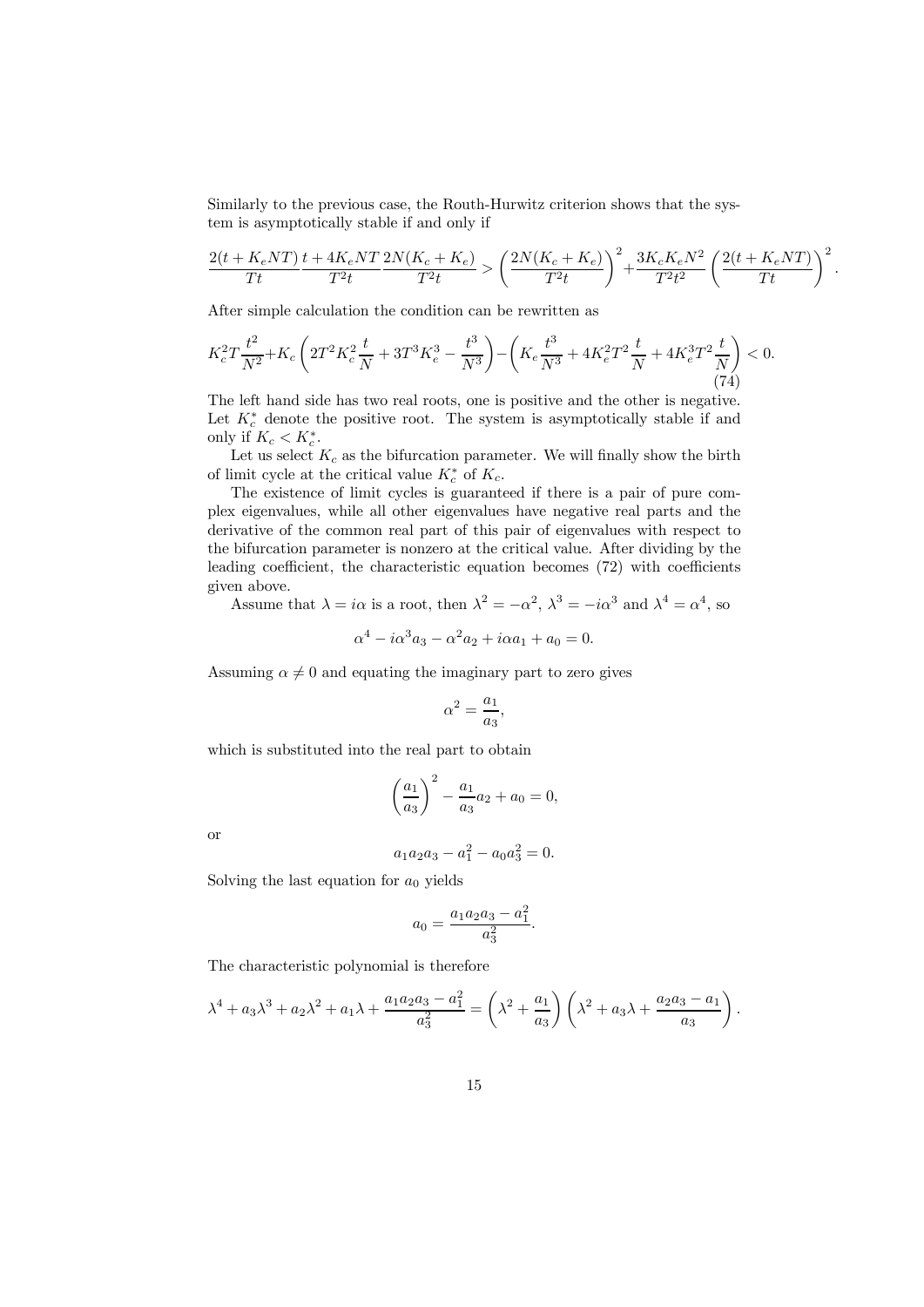So we have a pair of pure complex eigenvalues

$$
\lambda_{1,2}=\pm i\sqrt{\frac{a_1}{a_3}},
$$

and the roots of the second factor have negative real parts since its coefficients are all positive since  $a_0 > 0$ .

Differentiating the characteristic equation with respect to the bifurcation parameter  $K_c$  yields

$$
\dot{\lambda}(4\lambda^3 + 3a_3\lambda^2 + 2a_2\lambda + a_1) + \dot{a}_3\lambda^3 + \dot{a}_2\lambda^2 + \dot{a}_1\lambda + \dot{a}_0 = 0
$$

where the dot over variables indicates derivative with respect to  $K_c$ . Substituting  $\lambda = i\alpha$  and solving for  $\dot{\lambda}$  with noticing that  $\dot{a}_0 = \frac{3KeN^2}{t^2T^2}$ ,  $\dot{a}_1 = \frac{2N}{tT^2}$ ,  $\dot{a}_2 = \dot{a}_3 = 0$ , and  $\alpha^2 = a_1/a_3$  give

$$
\dot{\lambda} = \frac{-\dot{a}_1 \alpha i - \dot{a}_0}{-4i\alpha^3 - 3a_3\alpha^2 + 2a_2 i\alpha + a_1}.
$$

Substituting  $a_1, a_2, a_3, a_0$  and  $a_1$ , arranging terms gives

$$
sgn[\text{Re }\dot{\lambda}] = sgn[12(K_eNT)^3 + 8(K_eNT)^2t + 8(K_cNT)t^2 - 4t^3].
$$

Simple calculation shows that at the positive root of equation (72), this expression is always positive:

$$
\operatorname{Re}\dot{\lambda}>0,
$$

which proves the birth of limit cycles at the critical value. Figure 3 illustrates a limit cycle in the case of  $S = 0$ ,  $m = 1$  and  $T > 0$ .

Insert Figure 3 about here.

(caption, Birth of a limit cycle)

### 6 Concluding Remarks and Future Extension

This paper examines the effects of government subsidies in a spatial duopoly with a conventional retailer and an electronic retailer. It constructs a static Hoteling linear market model. Then it determines the Nash equilibrium and computes the optimal government cost subsidy rates to maximize social welfare. It also investigates the stability of the equilibrium and shows the possibility of cyclic behavior when firms have delays in collecting and implementing information in their decision process.

This paper can be extended in several directions. The delivery cost is considered in this paper to be the main difference between a conventional and an electronic retailer. It is observed in e-commerce that psychic cost and information gap also play important roles, so they have to be taken into account. A conventional retailer can also introduce e-commerce into its business practice. So it will be interesting to examine its effect and its profitability.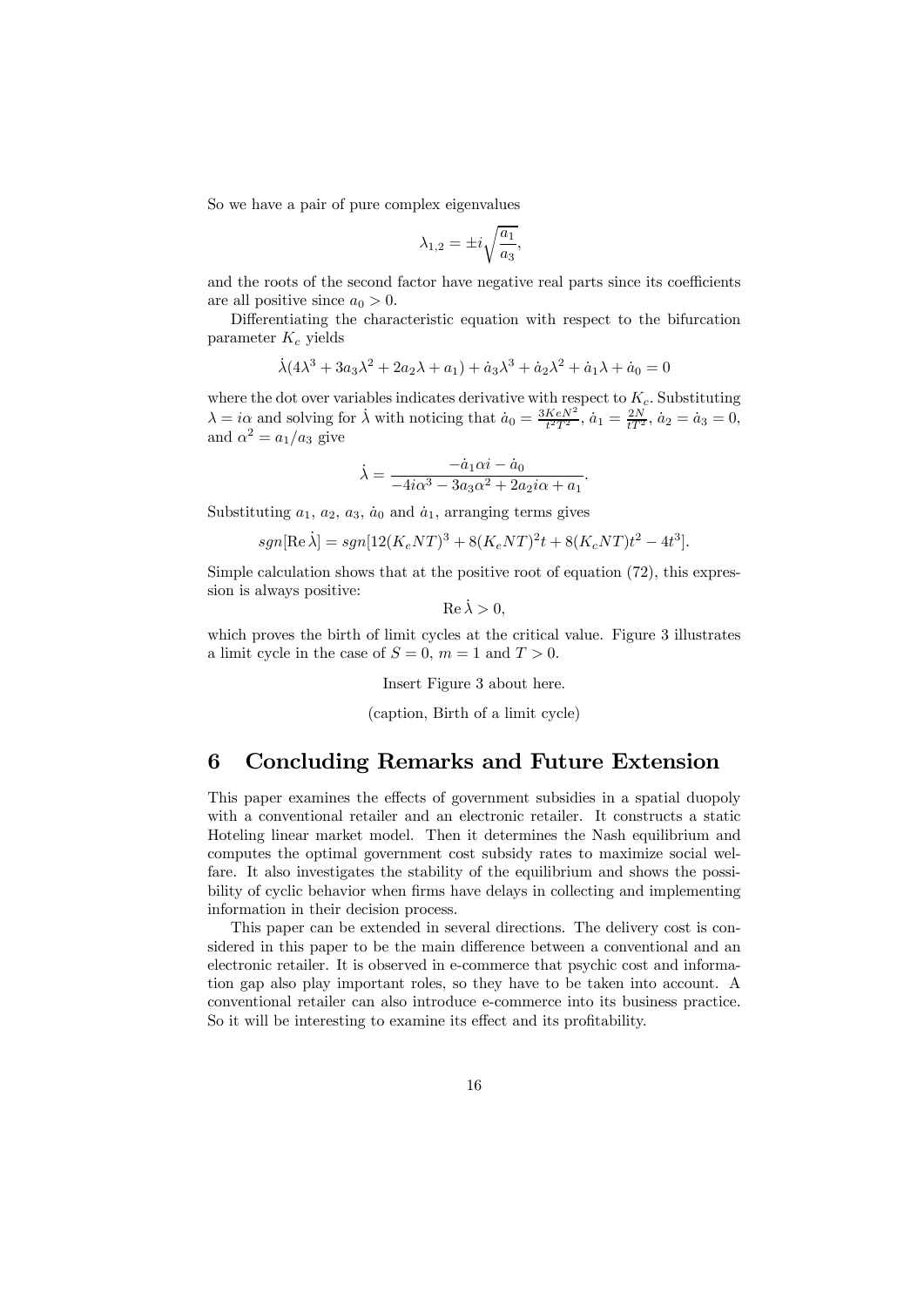# References

- Ahmad, E. and A. S. Hegazi (2007) A Dynamic Model for e-commerce Taxation. Applied Mathematics and Computation, 187, 965-967.
- Okuguchi, K. and F. Szidarovszky (1999) The Theory of Oligopoly with Multiproducted Firms, Springer-Verlag, Berlin/New York. (2nd edition)
- Bischi, G-I. C. Chiarella, M. Kopel and F. Szidarovszky (2009) Nonlinear Oligopolies: Stability and Bifurcations, Elsevier, Amsterdam/New York (to appear).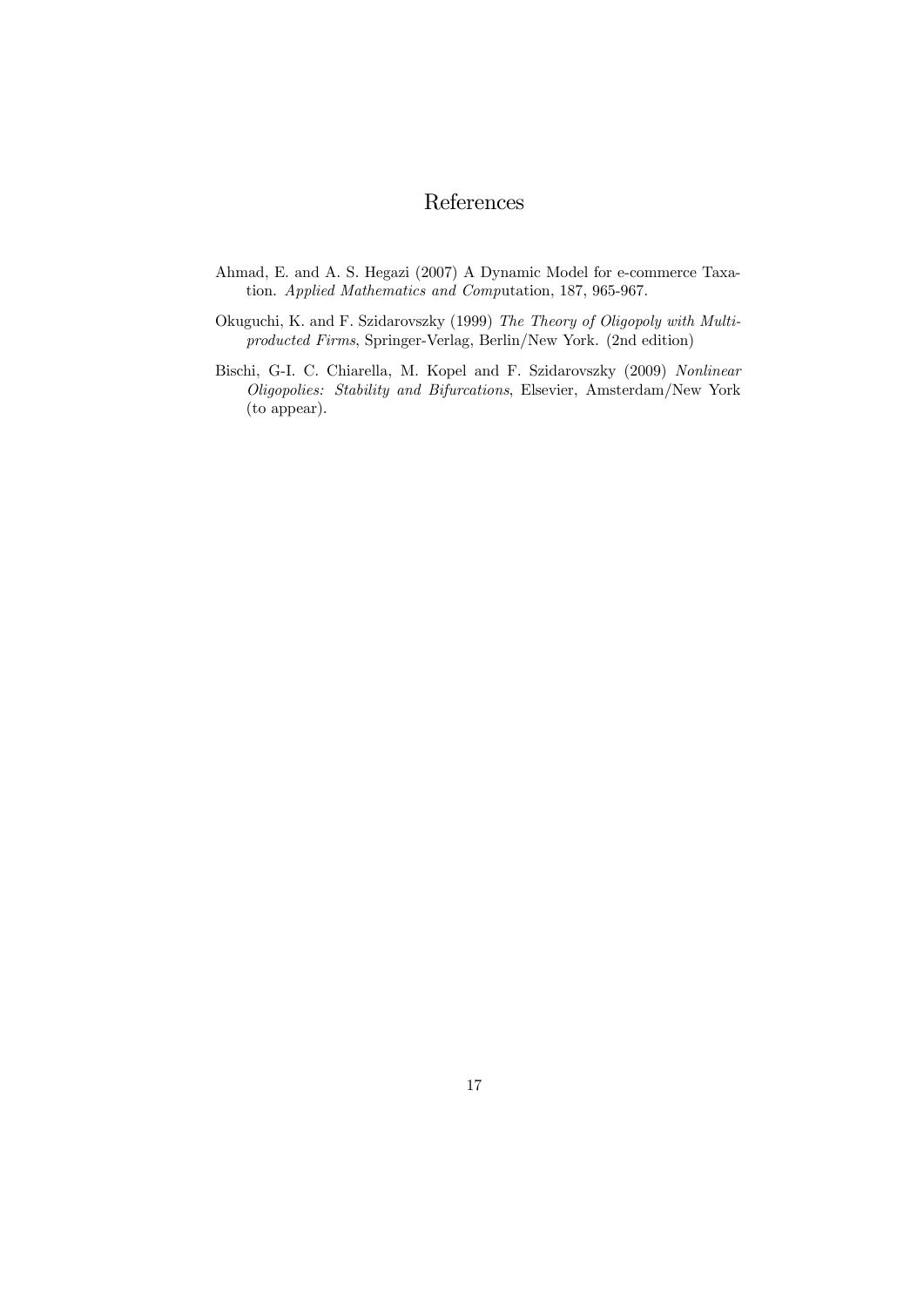

Figure 1 Stability region for system  $(35)-(36)$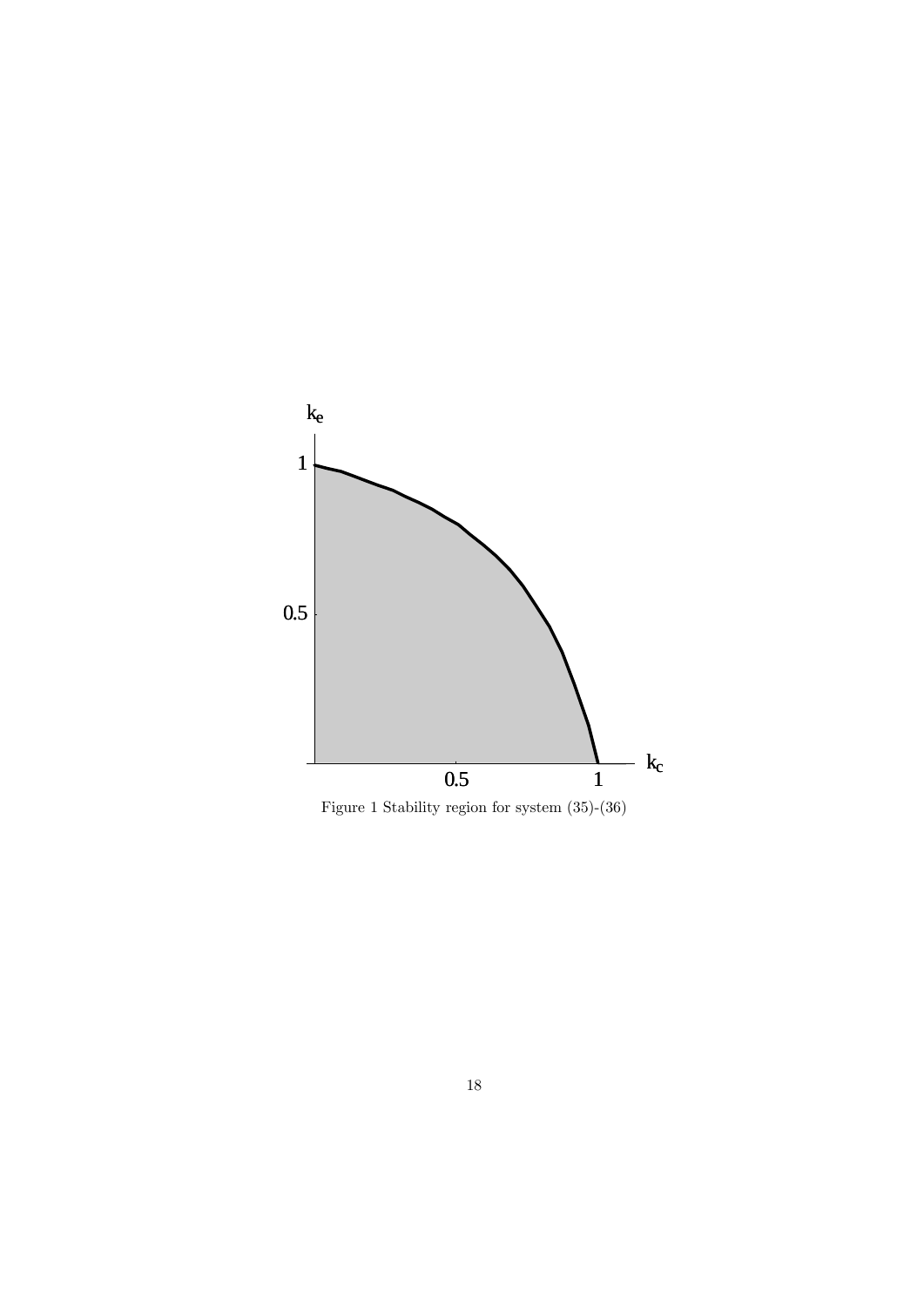

Figure 2 Stability region for government in system  $(48)$ - $(51)$